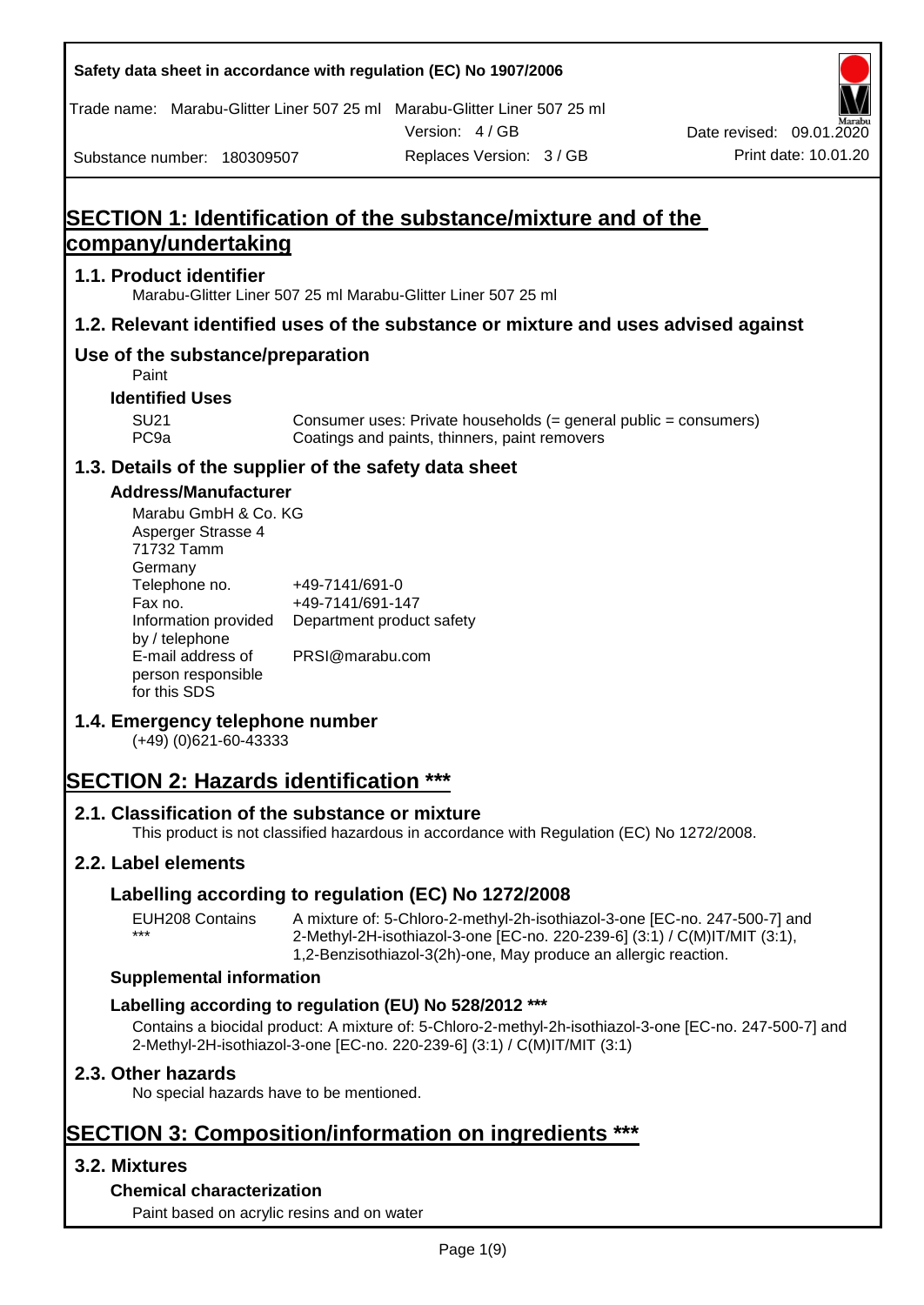| Safety data sheet in accordance with regulation (EC) No 1907/2006<br>Trade name: Marabu-Glitter Liner 507 25 ml Marabu-Glitter Liner 507 25 ml |                          | Version: 4 / GB |         |                          |      | Date revised: 09.01.2020 |                      |
|------------------------------------------------------------------------------------------------------------------------------------------------|--------------------------|-----------------|---------|--------------------------|------|--------------------------|----------------------|
| Substance number: 180309507                                                                                                                    |                          |                 |         | Replaces Version: 3 / GB |      |                          | Print date: 10.01.20 |
| <b>Hazardous ingredients ***</b>                                                                                                               |                          |                 |         |                          |      |                          |                      |
| Pyridin-2-thiol-1-oxide, sodium salt                                                                                                           |                          |                 |         |                          |      |                          |                      |
| CAS No.                                                                                                                                        | 3811-73-2                |                 |         |                          |      |                          |                      |
| EINECS no.                                                                                                                                     | 223-296-5                |                 |         |                          |      |                          |                      |
| Concentration                                                                                                                                  | $>=$                     | 0,001           | $\prec$ | 0,1                      | $\%$ |                          |                      |
| Classification (Regulation (EC) No. 1272/2008)                                                                                                 |                          |                 |         |                          |      |                          |                      |
|                                                                                                                                                | Eye Dam. 1               |                 | H318    |                          |      |                          |                      |
|                                                                                                                                                | Acute Tox. 4             |                 | H302    |                          |      |                          |                      |
|                                                                                                                                                | Acute Tox. 4             |                 | H332    |                          |      |                          |                      |
|                                                                                                                                                | Aquatic Acute 1          |                 | H400    |                          |      |                          |                      |
|                                                                                                                                                | <b>Aquatic Chronic 2</b> |                 | H411    |                          |      |                          |                      |
| Concentration limits (Regulation (EC) No. 1272/2008)                                                                                           | Aquatic Acute 1          | H400            |         | $M = 100$                |      |                          |                      |
|                                                                                                                                                |                          |                 |         |                          |      |                          |                      |
| 1,2-Benzisothiazol-3(2h)-one                                                                                                                   |                          |                 |         |                          |      |                          |                      |
| CAS No.<br>EINECS no.                                                                                                                          | 2634-33-5                |                 |         |                          |      |                          |                      |
| Concentration                                                                                                                                  | 220-120-9                |                 | $\,<\,$ | 0,05                     | %    |                          |                      |
|                                                                                                                                                |                          |                 |         |                          |      |                          |                      |
| Classification (Regulation (EC) No. 1272/2008)                                                                                                 |                          |                 |         |                          |      |                          |                      |
|                                                                                                                                                | Aquatic Acute 1          |                 | H400    |                          |      |                          |                      |
|                                                                                                                                                | Skin Sens. 1             |                 | H317    |                          |      |                          |                      |
|                                                                                                                                                | Acute Tox. 4             |                 | H302    |                          |      |                          |                      |
|                                                                                                                                                | Skin Irrit. 2            |                 | H315    |                          |      |                          |                      |
|                                                                                                                                                | Eye Dam. 1               |                 | H318    |                          |      |                          |                      |
|                                                                                                                                                | Acute Tox. 2             |                 | H330    |                          |      |                          |                      |
|                                                                                                                                                | <b>Aquatic Chronic 2</b> |                 | H411    |                          |      |                          |                      |
| Concentration limits (Regulation (EC) No. 1272/2008)                                                                                           | Skin Sens. 1             | H317            |         | $= 0,05$                 |      |                          |                      |
| A mixture of: 5-Chloro-2-methyl-2h-isothiazol-3-one [EC-no. 247-500-7] and                                                                     |                          |                 |         |                          |      |                          |                      |
| 2-Methyl-2H-isothiazol-3-one [EC-no. 220-239-6] (3:1) / C(M)IT/MIT (3:1)<br>CAS No.                                                            | 55965-84-9               |                 |         |                          |      |                          |                      |
| Concentration                                                                                                                                  |                          |                 | $\lt$   | 0,0015                   | $\%$ |                          |                      |
| Classification (Regulation (EC) No. 1272/2008)                                                                                                 |                          |                 |         |                          |      |                          |                      |
|                                                                                                                                                | Acute Tox. 3             |                 | H331    |                          |      |                          |                      |
|                                                                                                                                                | <b>Aquatic Chronic 1</b> |                 | H410    |                          |      |                          |                      |
|                                                                                                                                                | <b>Aquatic Acute 1</b>   |                 | H400    |                          |      |                          |                      |
|                                                                                                                                                | Skin Sens. 1             |                 | H317    |                          |      |                          |                      |
|                                                                                                                                                | Skin Corr. 1B            |                 | H314    |                          |      |                          |                      |
|                                                                                                                                                | Acute Tox. 3             |                 | H311    |                          |      |                          |                      |
|                                                                                                                                                | Acute Tox. 3             |                 | H301    |                          |      |                          |                      |
|                                                                                                                                                |                          |                 |         |                          |      |                          |                      |
| Concentration limits (Regulation (EC) No. 1272/2008)                                                                                           |                          |                 |         |                          |      |                          |                      |
|                                                                                                                                                | Skin Corr. 1B            | H314            |         | $>= 0.6$                 |      |                          |                      |
|                                                                                                                                                | Eye Irrit. 2             | H319            |         | $\leq 0.06 < 0.6$        |      |                          |                      |
|                                                                                                                                                | Skin Irrit. 2            | H315            |         | $\leq 0.06 < 0.6$        |      |                          |                      |
|                                                                                                                                                | Skin Sens. 1             | H317            |         | $>= 0,0015$              |      |                          |                      |
| <b>SECTION 4: First aid measures</b>                                                                                                           |                          |                 |         |                          |      |                          |                      |
| 4.1. Description of first aid measures                                                                                                         |                          |                 |         |                          |      |                          |                      |
| After skin contact                                                                                                                             |                          |                 |         |                          |      |                          |                      |

Wash with plenty of water and soap. Do NOT use solvents or thinners.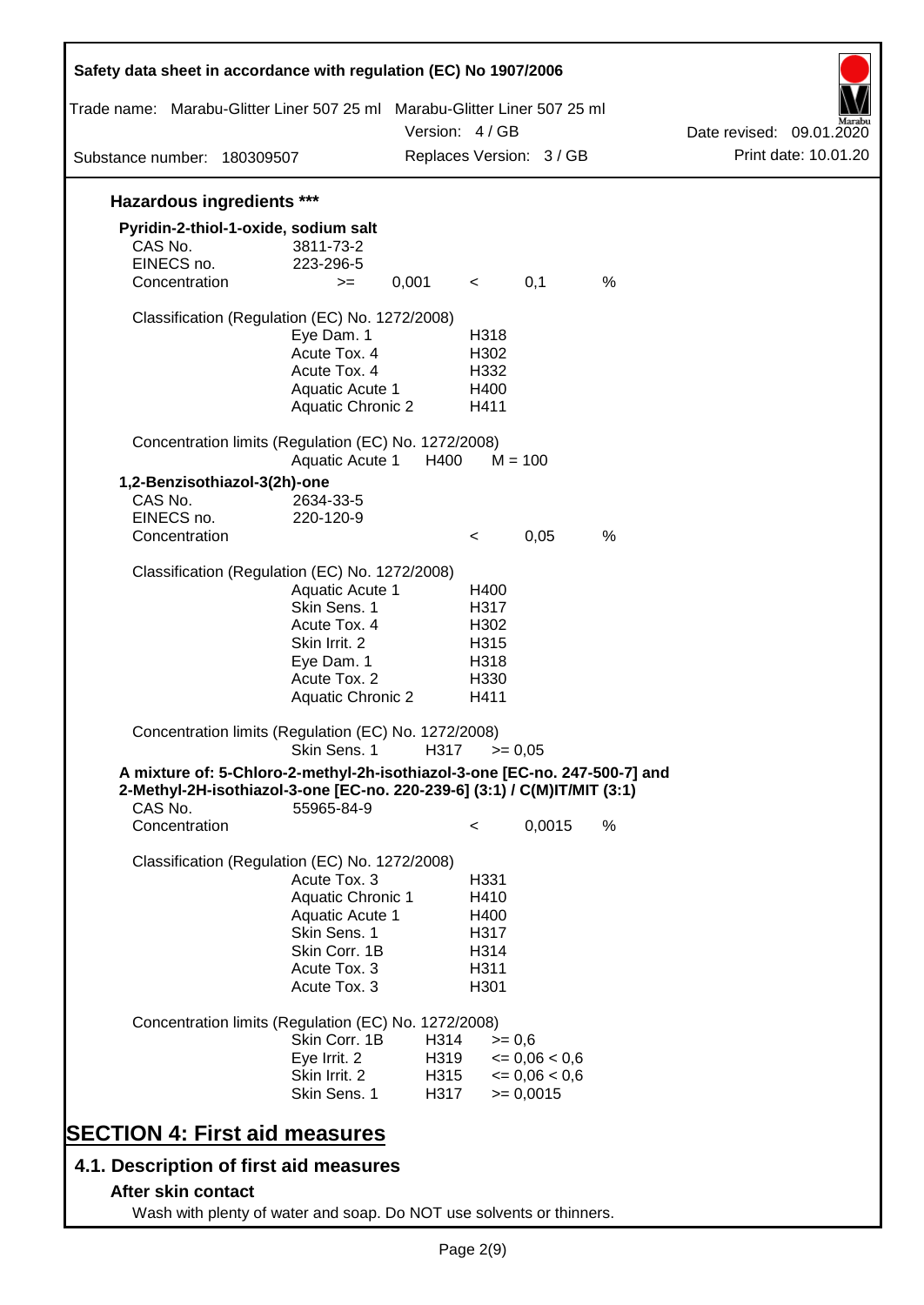Trade name: Marabu-Glitter Liner 507 25 ml Marabu-Glitter Liner 507 25 ml

Version: 4 / GB



Substance number: 180309507

Replaces Version: 3 / GB Print date: 10.01.20

#### **After eye contact**

Separate eyelids, wash the eyes thoroughly with water (15 min.). In case of irritation consult an oculist.

#### **After ingestion**

Rinse mouth thoroughly with water. If larger amounts are swallowed or in the event of symptoms take medical treatment.

#### **4.2. Most important symptoms and effects, both acute and delayed** Until now no symptoms known so far.

## **4.3. Indication of any immediate medical attention and special treatment needed**

### **Hints for the physician / treatment**

Treat symptomatically

## **SECTION 5: Firefighting measures**

## **5.1. Extinguishing media**

### **Suitable extinguishing media**

Carbon dioxide, Foam, Sand, Water

## **5.2. Special hazards arising from the substance or mixture**

In the event of fire the following can be released: Carbon monoxide (CO); Carbon dioxide (CO2); dense black smoke

### **5.3. Advice for firefighters**

### **Other information**

Collect contaminated fire-fighting water separately, must not be discharged into the drains.

## **SECTION 6: Accidental release measures**

#### **6.1. Personal precautions, protective equipment and emergency procedures** No particular measures required.

#### **6.2. Environmental precautions**

No particular measures required.

- **6.3. Methods and material for containment and cleaning up** Clean preferably with a detergent - avoid use of solvents.
- **6.4. Reference to other sections**

Information regarding Safe handling, see Section 7. Information regarding personal protective measures, see Section 8. Information regarding waste disposal, see Section 13.

## **SECTION 7: Handling and storage**

## **7.1. Precautions for safe handling**

**Advice on safe handling**

Avoid skin and eye contact. Smoking, eating and drinking shall be prohibited in application area.

### **Advice on protection against fire and explosion**

No special measures required.

**7.2. Conditions for safe storage, including any incompatibilities Requirements for storage rooms and vessels**

Store in frostfree conditions.

## **7.3. Specific end use(s)**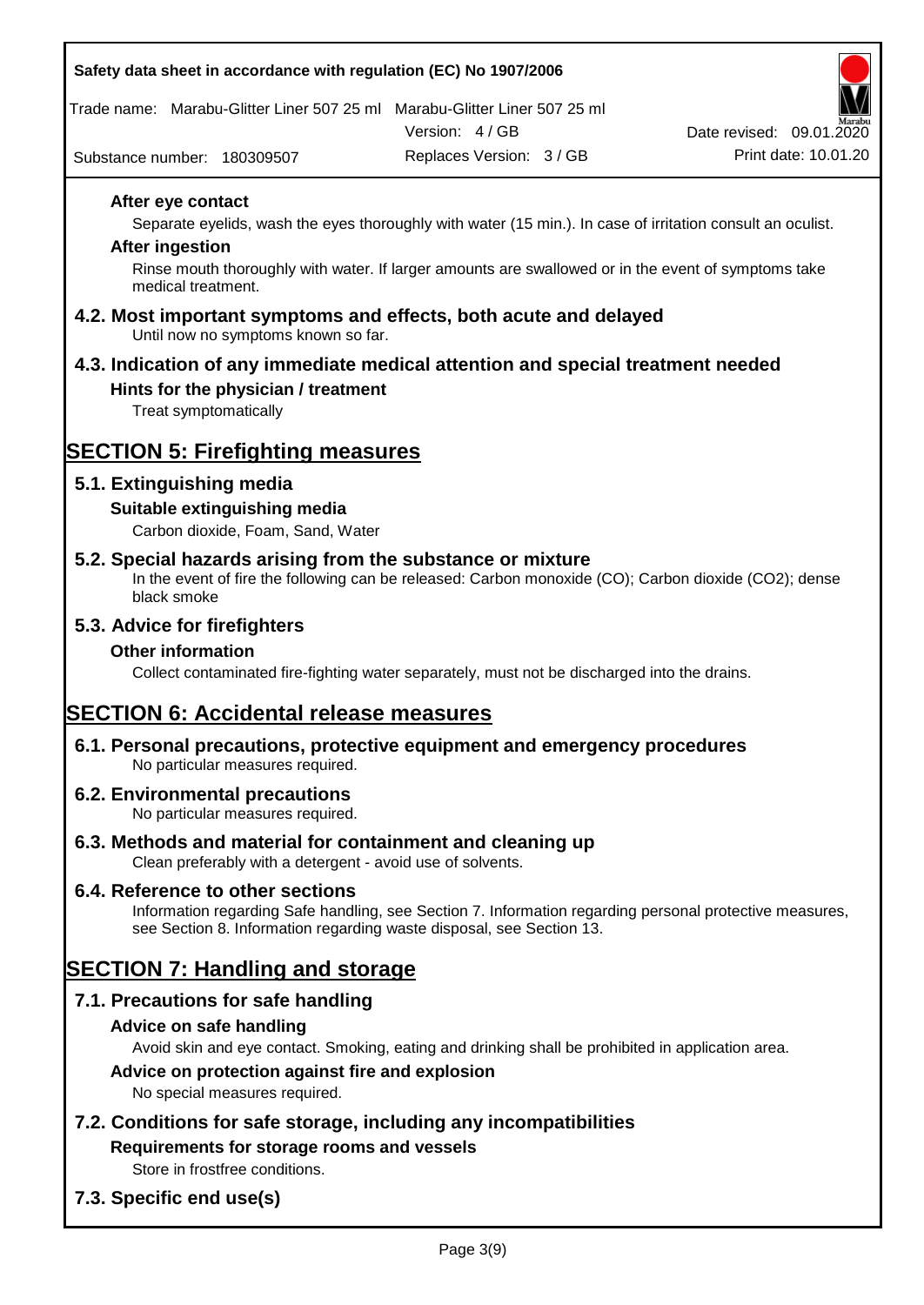| Safety data sheet in accordance with regulation (EC) No 1907/2006                                          |                                       |                          |
|------------------------------------------------------------------------------------------------------------|---------------------------------------|--------------------------|
| Trade name: Marabu-Glitter Liner 507 25 ml Marabu-Glitter Liner 507 25 ml                                  | Version: 4/GB                         | Date revised: 09.01.2020 |
| Substance number: 180309507                                                                                | Replaces Version: 3 / GB              | Print date: 10.01.20     |
| Paint                                                                                                      |                                       |                          |
| <b>SECTION 8: Exposure controls/personal protection ***</b>                                                |                                       |                          |
|                                                                                                            |                                       |                          |
| 8.1. Control parameters<br><b>Other information</b><br>There are not known any further control parameters. |                                       |                          |
| 8.2. Exposure controls                                                                                     |                                       |                          |
| <b>Exposure controls</b><br>Provide adequate ventilation.                                                  |                                       |                          |
| <b>SECTION 9: Physical and chemical properties</b>                                                         |                                       |                          |
| 9.1. Information on basic physical and chemical properties                                                 |                                       |                          |
| Form                                                                                                       | liquid                                |                          |
| <b>Colour</b>                                                                                              | coloured                              |                          |
| <b>Odour</b>                                                                                               | odourless                             |                          |
| <b>Odour threshold</b>                                                                                     |                                       |                          |
| Remarks                                                                                                    | No data available                     |                          |
| pH value                                                                                                   |                                       |                          |
| Value<br>Temperature                                                                                       | 8<br>7<br>to<br>$\rm ^{\circ}C$<br>20 |                          |
| Method                                                                                                     | <b>WTW PH 340</b>                     |                          |
| <b>Melting point</b>                                                                                       |                                       |                          |
| Remarks                                                                                                    | not determined                        |                          |
| <b>Freezing point</b>                                                                                      |                                       |                          |
| Remarks                                                                                                    | not determined                        |                          |
| Initial boiling point and boiling range                                                                    |                                       |                          |
| Value                                                                                                      | $\rm ^{\circ}C$<br>100<br>appr.       |                          |
| Pressure<br>Source                                                                                         | 1.013<br>hPa<br>Literature value      |                          |
| <b>Flash point</b>                                                                                         |                                       |                          |
| Remarks                                                                                                    | Not applicable                        |                          |
| Evaporation rate (ether $= 1$ ) :                                                                          |                                       |                          |
| Remarks                                                                                                    | not determined                        |                          |
| Flammability (solid, gas)<br>Not applicable                                                                |                                       |                          |
| Upper/lower flammability or explosive limits                                                               |                                       |                          |
| Remarks                                                                                                    | not determined                        |                          |
| Vapour pressure                                                                                            |                                       |                          |
| Value                                                                                                      | hPa<br>23<br>appr.                    |                          |
| Temperature                                                                                                | $^{\circ}C$<br>20                     |                          |
| Method                                                                                                     | Value taken from the literature       |                          |
| <b>Vapour density</b><br>Remarks                                                                           | not determined                        |                          |
| <b>Density</b>                                                                                             |                                       |                          |
| Value                                                                                                      | 1,04<br>g/cm <sup>3</sup>             |                          |
| Temperature                                                                                                | $^{\circ}C$<br>20                     |                          |
| Method                                                                                                     | <b>DIN EN ISO 2811</b>                |                          |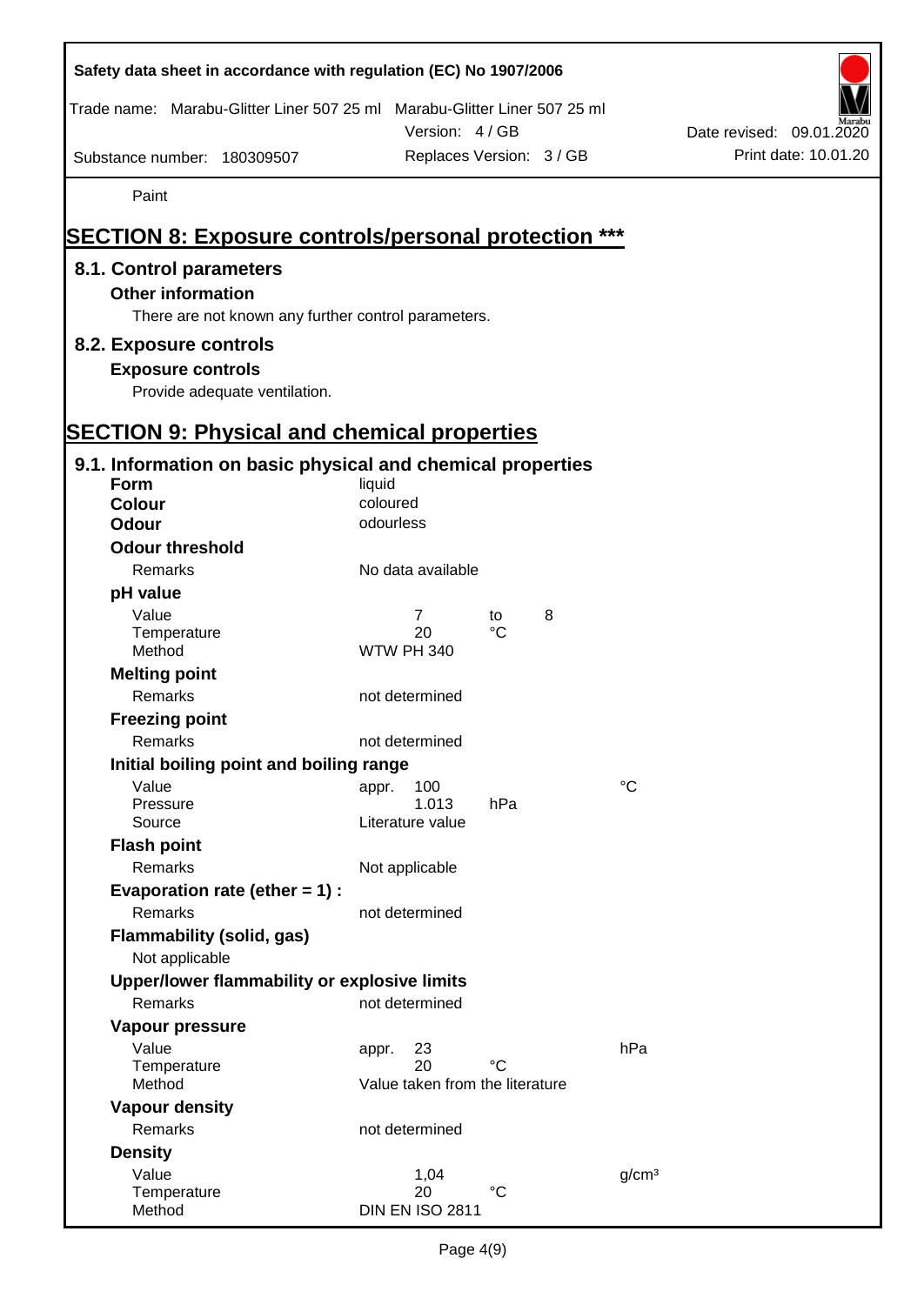| Safety data sheet in accordance with regulation (EC) No 1907/2006                    |          |                                                                   |          |       |       |                          |                      |
|--------------------------------------------------------------------------------------|----------|-------------------------------------------------------------------|----------|-------|-------|--------------------------|----------------------|
| Trade name: Marabu-Glitter Liner 507 25 ml Marabu-Glitter Liner 507 25 ml            |          | Version: 4 / GB                                                   |          |       |       | Date revised: 09.01.2020 |                      |
| Substance number: 180309507                                                          |          | Replaces Version: 3 / GB                                          |          |       |       |                          | Print date: 10.01.20 |
| Solubility in water                                                                  |          |                                                                   |          |       |       |                          |                      |
| <b>Remarks</b>                                                                       | miscible |                                                                   |          |       |       |                          |                      |
| Ignition temperature<br><b>Remarks</b>                                               |          | not determined                                                    |          |       |       |                          |                      |
| <b>Viscosity</b>                                                                     |          |                                                                   |          |       |       |                          |                      |
| dynamic<br>Value<br>Temperature<br>Method                                            |          | 14000<br>20<br><b>Brookfield</b>                                  | to<br>°C | 18000 | mPa.s |                          |                      |
| 9.2. Other information<br><b>Other information</b>                                   |          |                                                                   |          |       |       |                          |                      |
| None known                                                                           |          |                                                                   |          |       |       |                          |                      |
| <b>SECTION 10: Stability and reactivity</b>                                          |          |                                                                   |          |       |       |                          |                      |
| 10.1. Reactivity<br>None                                                             |          |                                                                   |          |       |       |                          |                      |
| 10.2. Chemical stability<br>No hazardous reactions known.                            |          |                                                                   |          |       |       |                          |                      |
| 10.3. Possibility of hazardous reactions<br>No hazardous reactions known.            |          |                                                                   |          |       |       |                          |                      |
| 10.4. Conditions to avoid<br>No hazardous reactions known.                           |          |                                                                   |          |       |       |                          |                      |
| 10.5. Incompatible materials<br>None                                                 |          |                                                                   |          |       |       |                          |                      |
| 10.6. Hazardous decomposition products<br>No hazardous decomposition products known. |          |                                                                   |          |       |       |                          |                      |
| <b>SECTION 11: Toxicological information</b>                                         |          |                                                                   |          |       |       |                          |                      |
| 11.1. Information on toxicological effects                                           |          |                                                                   |          |       |       |                          |                      |
| <b>Acute oral toxicity</b>                                                           |          |                                                                   |          |       |       |                          |                      |
| Remarks                                                                              |          | Based on available data, the classification criteria are not met. |          |       |       |                          |                      |
| <b>Acute oral toxicity (Components)</b>                                              |          |                                                                   |          |       |       |                          |                      |
| 1,2-Benzisothiazol-3(2h)-one                                                         |          |                                                                   |          |       |       |                          |                      |
| <b>Species</b>                                                                       | rat      |                                                                   |          |       |       |                          |                      |
| LD50                                                                                 |          | 1193                                                              |          |       | mg/kg |                          |                      |
| <b>Acute dermal toxicity</b>                                                         |          |                                                                   |          |       |       |                          |                      |
| Remarks                                                                              |          | Based on available data, the classification criteria are not met. |          |       |       |                          |                      |
| <b>Acute dermal toxicity (Components)</b>                                            |          |                                                                   |          |       |       |                          |                      |
| 1,2-Benzisothiazol-3(2h)-one<br><b>Species</b><br>LD50                               | rat      | 4115                                                              |          |       | mg/kg |                          |                      |
| <b>Acute inhalational toxicity</b>                                                   |          |                                                                   |          |       |       |                          |                      |
| Remarks                                                                              |          | Based on available data, the classification criteria are not met. |          |       |       |                          |                      |
| <b>Skin corrosion/irritation</b><br>Remarks                                          |          | Based on available data, the classification criteria are not met. |          |       |       |                          |                      |
|                                                                                      |          |                                                                   |          |       |       |                          |                      |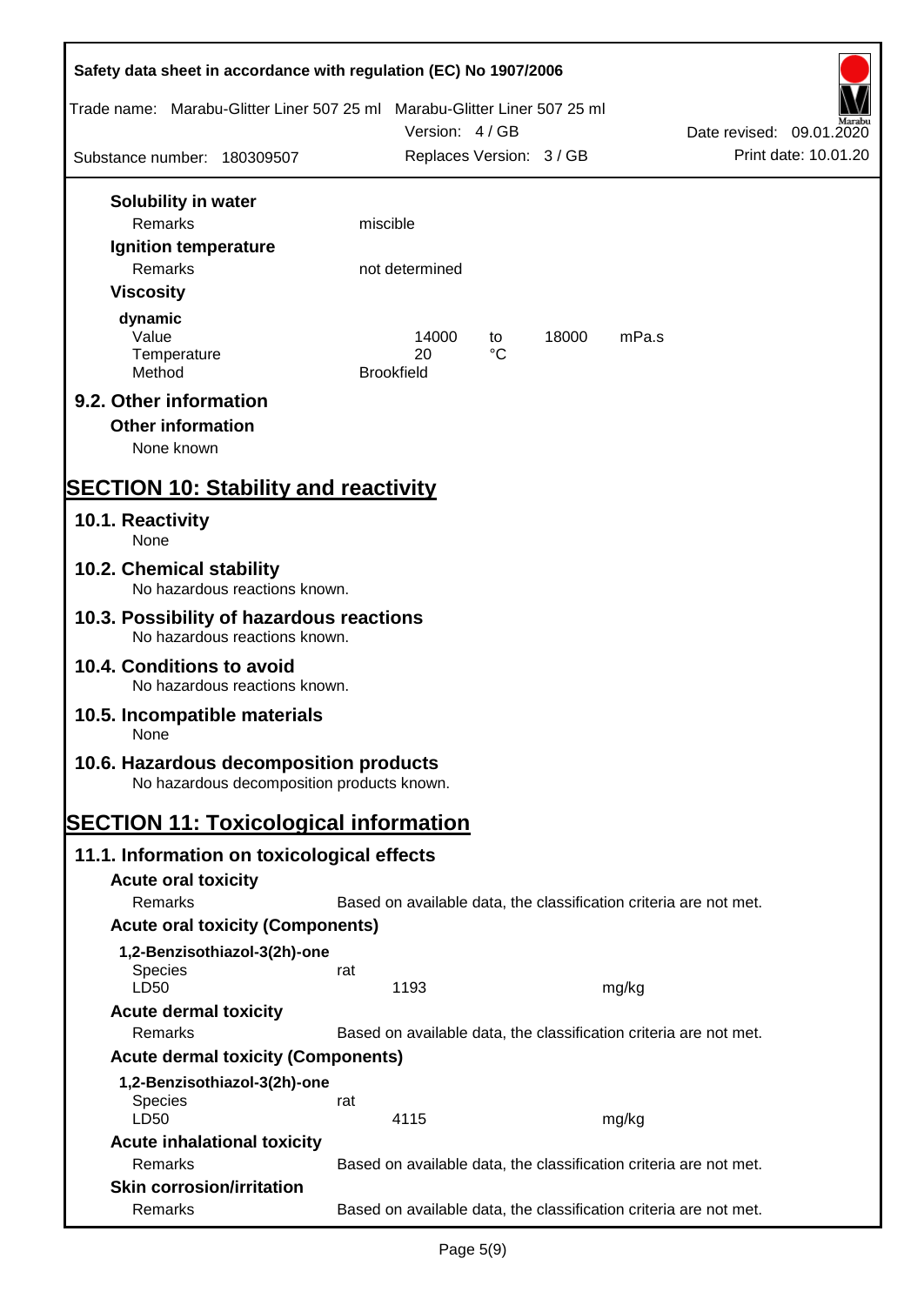Trade name: Marabu-Glitter Liner 507 25 ml Marabu-Glitter Liner 507 25 ml

Version: 4 / GB



Substance number: 180309507

| Version: 4/GB            | Date revised: 09.01.2020 | .                    |
|--------------------------|--------------------------|----------------------|
| Replaces Version: 3 / GB |                          | Print date: 10.01.20 |
|                          |                          |                      |

| Serious eye damage/irritation                |                                                                   |
|----------------------------------------------|-------------------------------------------------------------------|
| <b>Remarks</b>                               | Based on available data, the classification criteria are not met. |
| <b>Sensitization</b>                         |                                                                   |
| <b>Remarks</b>                               | Based on available data, the classification criteria are not met. |
| <b>Mutagenicity</b>                          |                                                                   |
| <b>Remarks</b>                               | Based on available data, the classification criteria are not met. |
| <b>Reproductive toxicity</b>                 |                                                                   |
| <b>Remarks</b>                               | Based on available data, the classification criteria are not met. |
| Carcinogenicity                              |                                                                   |
| <b>Remarks</b>                               | Based on available data, the classification criteria are not met. |
| <b>Specific Target Organ Toxicity (STOT)</b> |                                                                   |
| Single exposure                              |                                                                   |
| <b>Remarks</b>                               | Based on available data, the classification criteria are not met. |

| $\Lambda$ anivatian hayard   |                                                                   |
|------------------------------|-------------------------------------------------------------------|
| Repeated exposure<br>Remarks | Based on available data, the classification criteria are not met. |
|                              |                                                                   |
| <b>INGHIAINS</b>             | Dascu UII available uata, the classification chiena are not met.  |

#### **Aspiration hazard**

Based on available data, the classification criteria are not met.

#### **Experience in practice**

Provided all the recommended protective and safety precautions are taken, experience shows that no risk to health can be expected.

#### **Other information**

There are no data available on the mixture itself. The mixture has been assessed following the additivity method of the CLP Regulation (EC) No 1272/2008 and classified for toxicological hazards accordingly.

## **SECTION 12: Ecological information**

## **12.1. Toxicity**

#### **General information**

There are no data available on the mixture itself.Do not allow to enter drains or water courses.The mixture has been assessed following the summation method of the CLP Regulation (EC) No 1272/2008 and is not classified as dangerous for the environment.

#### **Fish toxicity (Components)**

| A mixture of: 5-Chloro-2-methyl-2h-isothiazol-3-one [EC-no. 247-500-7] and<br>2-Methyl-2H-isothiazol-3-one [EC-no. 220-239-6] (3:1) / C(M)IT/MIT (3:1) |                                     |   |      |  |  |  |
|--------------------------------------------------------------------------------------------------------------------------------------------------------|-------------------------------------|---|------|--|--|--|
| rainbow trout (Oncorhynchus mykiss)<br><b>Species</b>                                                                                                  |                                     |   |      |  |  |  |
| <b>LC50</b>                                                                                                                                            | 0.188                               |   | mq/l |  |  |  |
| Duration of exposure                                                                                                                                   | 96                                  | h |      |  |  |  |
| 1,2-Benzisothiazol-3(2h)-one                                                                                                                           |                                     |   |      |  |  |  |
| Species                                                                                                                                                | rainbow trout (Oncorhynchus mykiss) |   |      |  |  |  |
| <b>LC50</b>                                                                                                                                            | 2,18                                |   | mq/l |  |  |  |
| Duration of exposure                                                                                                                                   | 96                                  | h |      |  |  |  |
| Daphnia toxicity (Components)                                                                                                                          |                                     |   |      |  |  |  |
| A mixture of: 5-Chloro-2-methyl-2h-isothiazol-3-one [EC-no. 247-500-7] and<br>2-Methyl-2H-isothiazol-3-one [EC-no. 220-239-6] (3:1) / C(M)IT/MIT (3:1) |                                     |   |      |  |  |  |
| <b>Species</b>                                                                                                                                         | Daphnia magna                       |   |      |  |  |  |
| <b>EC50</b>                                                                                                                                            | 0,126                               |   | mq/l |  |  |  |
| Duration of exposure                                                                                                                                   | 48                                  | h |      |  |  |  |
| 1,2-Benzisothiazol-3(2h)-one                                                                                                                           |                                     |   |      |  |  |  |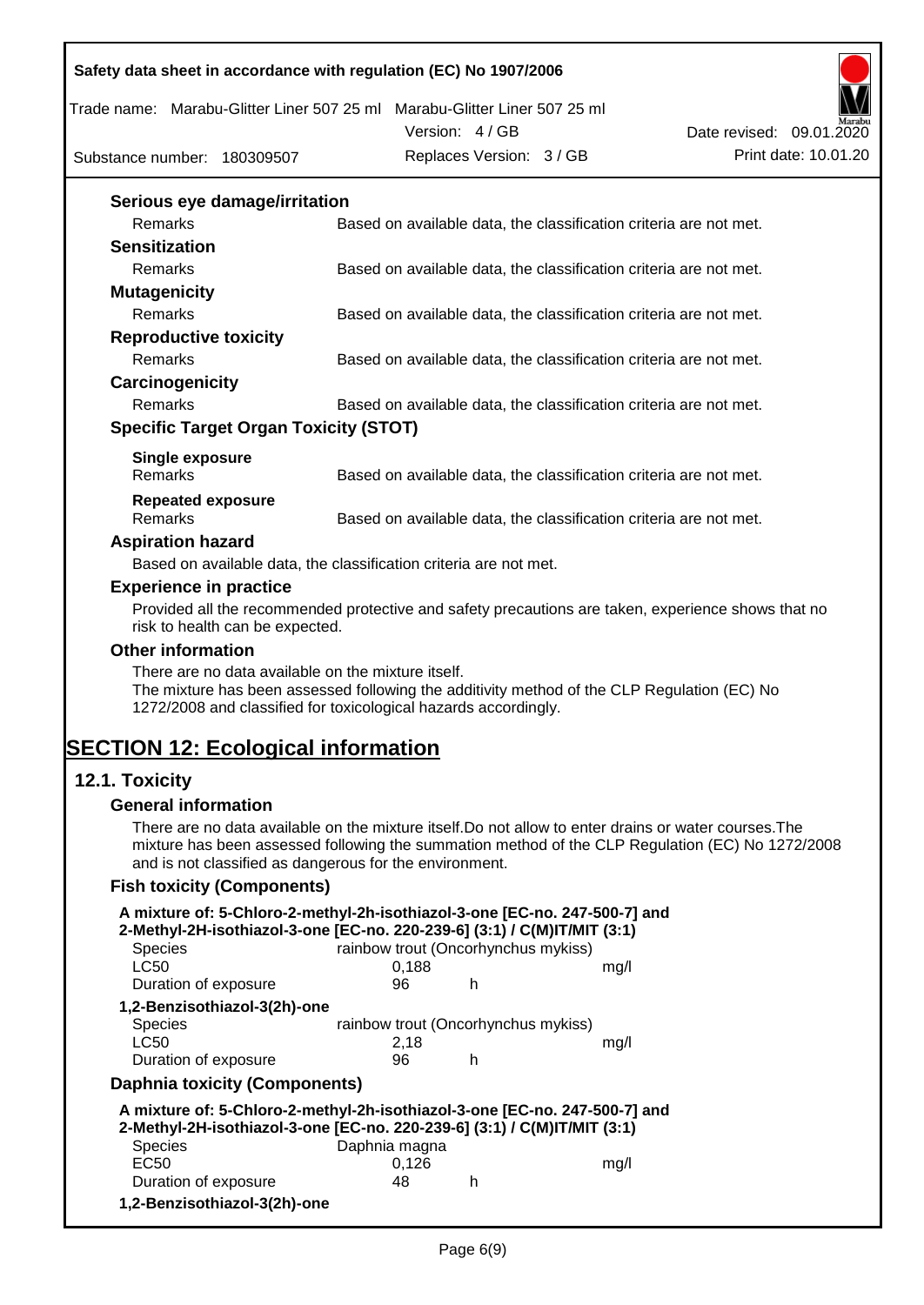| Safety data sheet in accordance with regulation (EC) No 1907/2006                                                                                                                |                       |                                 |      |                          |
|----------------------------------------------------------------------------------------------------------------------------------------------------------------------------------|-----------------------|---------------------------------|------|--------------------------|
| Trade name: Marabu-Glitter Liner 507 25 ml Marabu-Glitter Liner 507 25 ml                                                                                                        |                       |                                 |      |                          |
|                                                                                                                                                                                  |                       | Version: 4 / GB                 |      | Date revised: 09.01.2020 |
| Substance number: 180309507                                                                                                                                                      |                       | Replaces Version: 3 / GB        |      | Print date: 10.01.20     |
| <b>Species</b><br><b>EC50</b>                                                                                                                                                    | Daphnia magna<br>2,94 |                                 | mg/l |                          |
| Duration of exposure                                                                                                                                                             | 48                    | h                               |      |                          |
| <b>Algae toxicity (Components)</b>                                                                                                                                               |                       |                                 |      |                          |
| A mixture of: 5-Chloro-2-methyl-2h-isothiazol-3-one [EC-no. 247-500-7] and<br>2-Methyl-2H-isothiazol-3-one [EC-no. 220-239-6] (3:1) / C(M)IT/MIT (3:1)<br>Species<br><b>EC50</b> | 0,027                 | Selenastrum capricornutum       | mg/l |                          |
| Duration of exposure                                                                                                                                                             | 72                    | h                               |      |                          |
| 1,2-Benzisothiazol-3(2h)-one                                                                                                                                                     |                       |                                 |      |                          |
| Species<br>ErC50                                                                                                                                                                 | 0,11                  | Pseudokirchneriella subcapitata | mg/l |                          |
| Duration of exposure                                                                                                                                                             | 72                    | h                               |      |                          |
| 12.2. Persistence and degradability                                                                                                                                              |                       |                                 |      |                          |
| <b>General information</b>                                                                                                                                                       |                       |                                 |      |                          |
| There are no data available on the mixture itself.                                                                                                                               |                       |                                 |      |                          |
| 12.3. Bioaccumulative potential                                                                                                                                                  |                       |                                 |      |                          |
| <b>General information</b><br>There are no data available on the mixture itself.                                                                                                 |                       |                                 |      |                          |
| 12.4. Mobility in soil                                                                                                                                                           |                       |                                 |      |                          |
| <b>General information</b><br>There are no data available on the mixture itself.                                                                                                 |                       |                                 |      |                          |
| 12.5. Results of PBT and vPvB assessment                                                                                                                                         |                       |                                 |      |                          |
| <b>General information</b>                                                                                                                                                       |                       |                                 |      |                          |
| There are no data available on the mixture itself.                                                                                                                               |                       |                                 |      |                          |
| 12.6. Other adverse effects                                                                                                                                                      |                       |                                 |      |                          |
| <b>General information</b>                                                                                                                                                       |                       |                                 |      |                          |
| There are no data available on the mixture itself.                                                                                                                               |                       |                                 |      |                          |
| <b>SECTION 13: Disposal considerations</b>                                                                                                                                       |                       |                                 |      |                          |
| 13.1. Waste treatment methods                                                                                                                                                    |                       |                                 |      |                          |
| Disposal recommendations for the product                                                                                                                                         |                       |                                 |      |                          |
| The product can be placed with other household refuse. Small residues in containers can be washed-out<br>with water and put into the drainage system.                            |                       |                                 |      |                          |
| Disposal recommendations for packaging                                                                                                                                           |                       |                                 |      |                          |

Packaging that cannot be cleaned should be disposed off as product waste. Completely emptied packagings can be given for recycling.

# **SECTION 14: Transport information**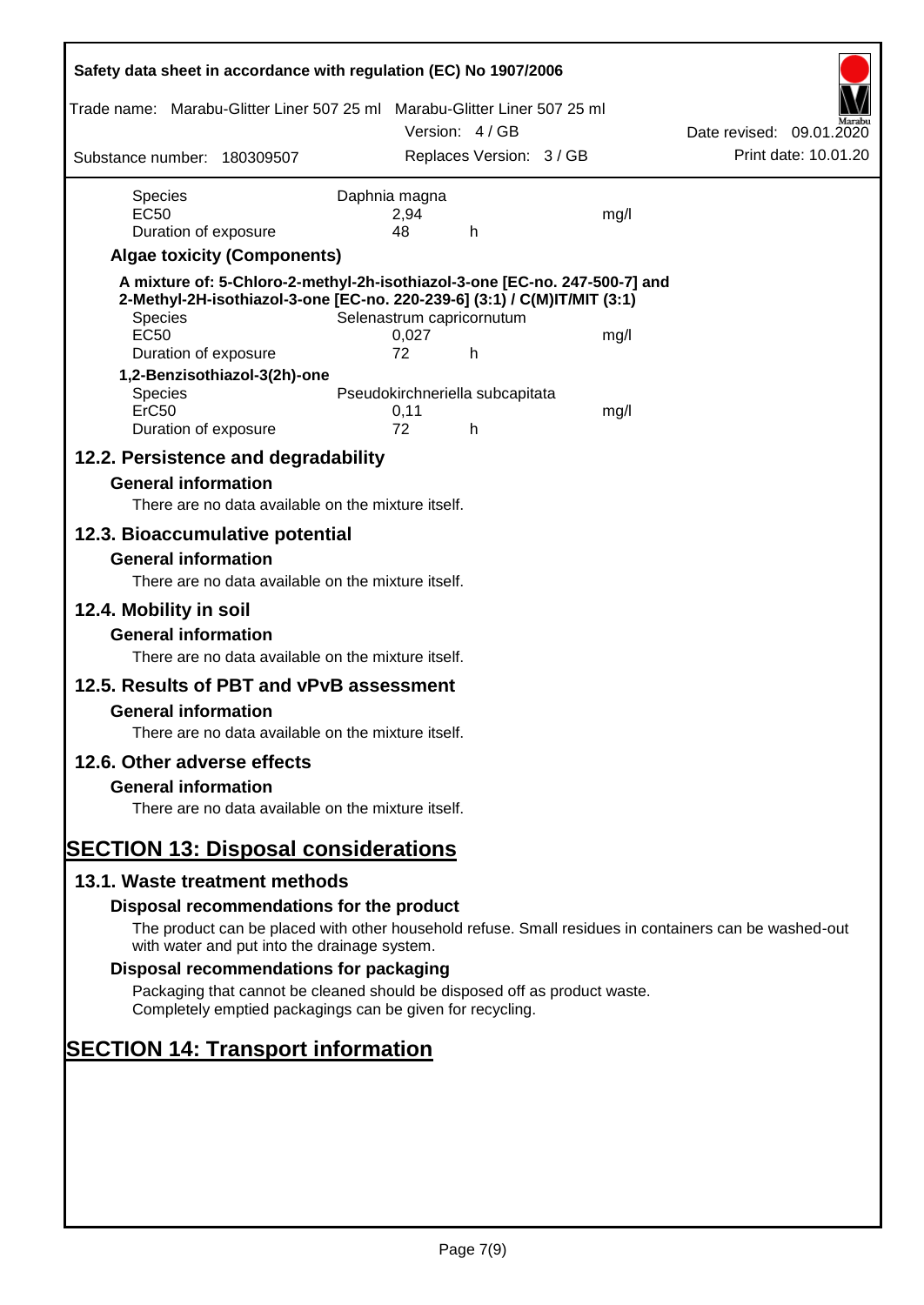

Replaces Version: 3 / GB Print date: 10.01.20 Date revised: 09.01.2020

Substance number: 180309507

|                                     | <b>Land transport ADR/RID</b>                                                   | <b>Marine transport</b><br><b>IMDG/GGVSee</b>                                  | Air transport<br><b>ICAO/IATA</b>                                              |
|-------------------------------------|---------------------------------------------------------------------------------|--------------------------------------------------------------------------------|--------------------------------------------------------------------------------|
| 14.1. UN number                     | The product does not constitute a<br>hazardous substance in land<br>transport.- | The product does not constitute a<br>hazardous substance in sea<br>transport.- | The product does not constitute<br>a hazardous substance in air<br>transport.- |
| 14.2. UN proper shipping name       |                                                                                 |                                                                                |                                                                                |
| 14.3. Transport hazard<br>class(es) |                                                                                 |                                                                                |                                                                                |
| Subsidiary risk                     |                                                                                 | ۰                                                                              |                                                                                |
| Label                               |                                                                                 |                                                                                |                                                                                |
| 14.4. Packing group                 |                                                                                 |                                                                                |                                                                                |
| <b>Transport category</b>           | 0                                                                               |                                                                                |                                                                                |
| 14.5. Environmental hazards         |                                                                                 | no                                                                             |                                                                                |
|                                     |                                                                                 |                                                                                |                                                                                |

## **Information for all modes of transport**

**14.6. Special precautions for user**

Transport within the user's premises:

Always transport in closed containers that are upright and secure.

Ensure that persons transporting the product know what to do in the event of an accident or spillage.

### **Other information**

**14.7. Transport in bulk according to Annex II of Marpol and the IBC Code**

no

## **SECTION 15: Regulatory information \*\*\***

## **15.1. Safety, health and environmental regulations/legislation specific for the substance or mixture**

**VOC \*\*\***

| VOC (EU) |      | 0.9  | g/ |
|----------|------|------|----|
| VOC (EU) | 0,09 | $\%$ |    |

#### **Other information**

The product does not contain substances of very high concern (SVHC).

#### **Other information**

All components are contained in the DSL or NDSL inventory. All components are contained in the TSCA inventory or exempted.

#### **15.2. Chemical safety assessment**

For this preparation a chemical safety assessment has not been carried out.

## **SECTION 16: Other information**

### **Hazard statements listed in Chapter 3**

H301 Toxic if swallowed.